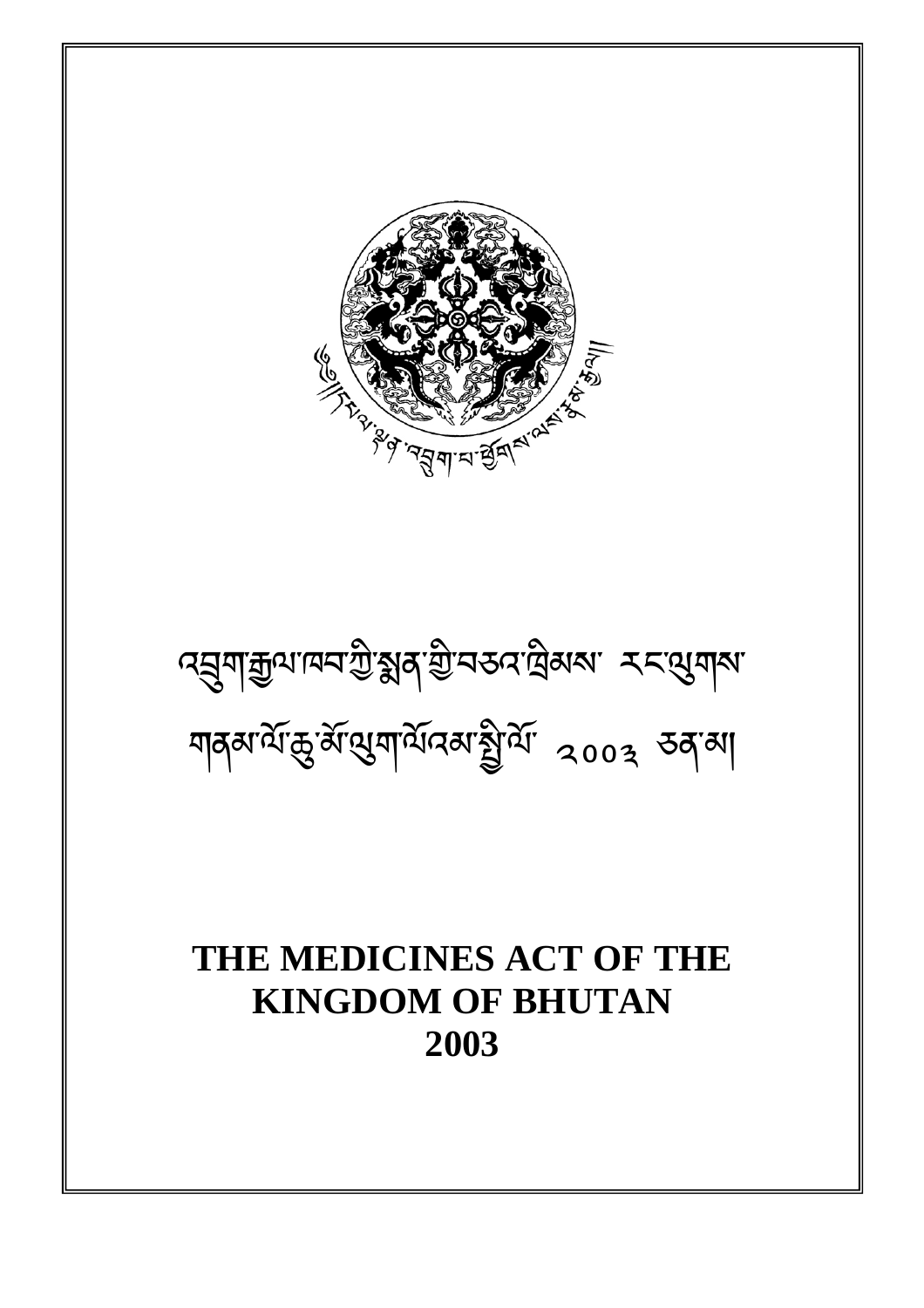# **TABLE OF CONTENTS**

# **Page No.**

# **Preamble**

| <b>Chapter I</b>   |                                                                                                                                                                                                                                                                                                              |
|--------------------|--------------------------------------------------------------------------------------------------------------------------------------------------------------------------------------------------------------------------------------------------------------------------------------------------------------|
|                    | Short Title, Extent & Commencement                                                                                                                                                                                                                                                                           |
|                    | Repeals<br>$\overline{\phantom{0}}$                                                                                                                                                                                                                                                                          |
|                    | Interpretation<br>$\overline{\phantom{0}}$                                                                                                                                                                                                                                                                   |
| <b>Chapter II</b>  | THE BHUTAN MEDICINES BOARD AND DRUGS<br><b>TECHNICAL ADVISORY COMMITTEE</b><br>The Bhutan Medicines Board<br>$\overline{\phantom{0}}$<br>Powers of the Board<br>Functions of the Board<br>Meeting of the Board<br>$\blacksquare$<br>Quorum<br>Drugs Technical Advisory Committee<br>$\overline{\phantom{a}}$ |
| <b>Chapter III</b> | <b>DRUG REGULATORY AUTHORITY</b>                                                                                                                                                                                                                                                                             |
|                    | Drug Regulatory Authority<br>$\overline{\phantom{a}}$                                                                                                                                                                                                                                                        |
|                    | Drug Controller<br>$\overline{\phantom{0}}$                                                                                                                                                                                                                                                                  |
| <b>Chapter IV</b>  | <b>DRUG TESTING LABORATORY</b>                                                                                                                                                                                                                                                                               |
|                    | <b>Drug Testing Laboratory</b><br>$\overline{\phantom{a}}$                                                                                                                                                                                                                                                   |
|                    | <b>Function of Drug Testing Laboratory</b><br>$\blacksquare$                                                                                                                                                                                                                                                 |
|                    | <b>Government Analyst</b>                                                                                                                                                                                                                                                                                    |
| <b>Chapter V</b>   | <b>INSPECTION</b>                                                                                                                                                                                                                                                                                            |
|                    | Inspection                                                                                                                                                                                                                                                                                                   |
|                    | Drug Inspectors<br>$\overline{\phantom{a}}$                                                                                                                                                                                                                                                                  |
|                    | Powers of Drug Inspectors<br>-                                                                                                                                                                                                                                                                               |
| <b>Chapter VI</b>  | <b>REGISTRATION</b>                                                                                                                                                                                                                                                                                          |
|                    | Registration<br>$\qquad \qquad \blacksquare$                                                                                                                                                                                                                                                                 |
|                    | Medicinal products<br>$\blacksquare$                                                                                                                                                                                                                                                                         |
|                    | Procedures<br>Cancellation                                                                                                                                                                                                                                                                                   |
|                    | <b>Competent Persons</b>                                                                                                                                                                                                                                                                                     |
|                    |                                                                                                                                                                                                                                                                                                              |
| <b>Chapter VII</b> | <b>LICENSING</b>                                                                                                                                                                                                                                                                                             |
|                    | Licensing                                                                                                                                                                                                                                                                                                    |
|                    | Manufacture of medicinal products<br>$\overline{\phantom{0}}$                                                                                                                                                                                                                                                |
|                    | Import of medicinal products                                                                                                                                                                                                                                                                                 |
|                    | Export of medicinal products                                                                                                                                                                                                                                                                                 |
|                    | Sales and distribution of medicinal products<br>$\overline{\phantom{0}}$                                                                                                                                                                                                                                     |
|                    | Restricted or controlled medicinal products                                                                                                                                                                                                                                                                  |
|                    | Possession of a medicinal product by an individual                                                                                                                                                                                                                                                           |
|                    | Advertisement                                                                                                                                                                                                                                                                                                |
|                    |                                                                                                                                                                                                                                                                                                              |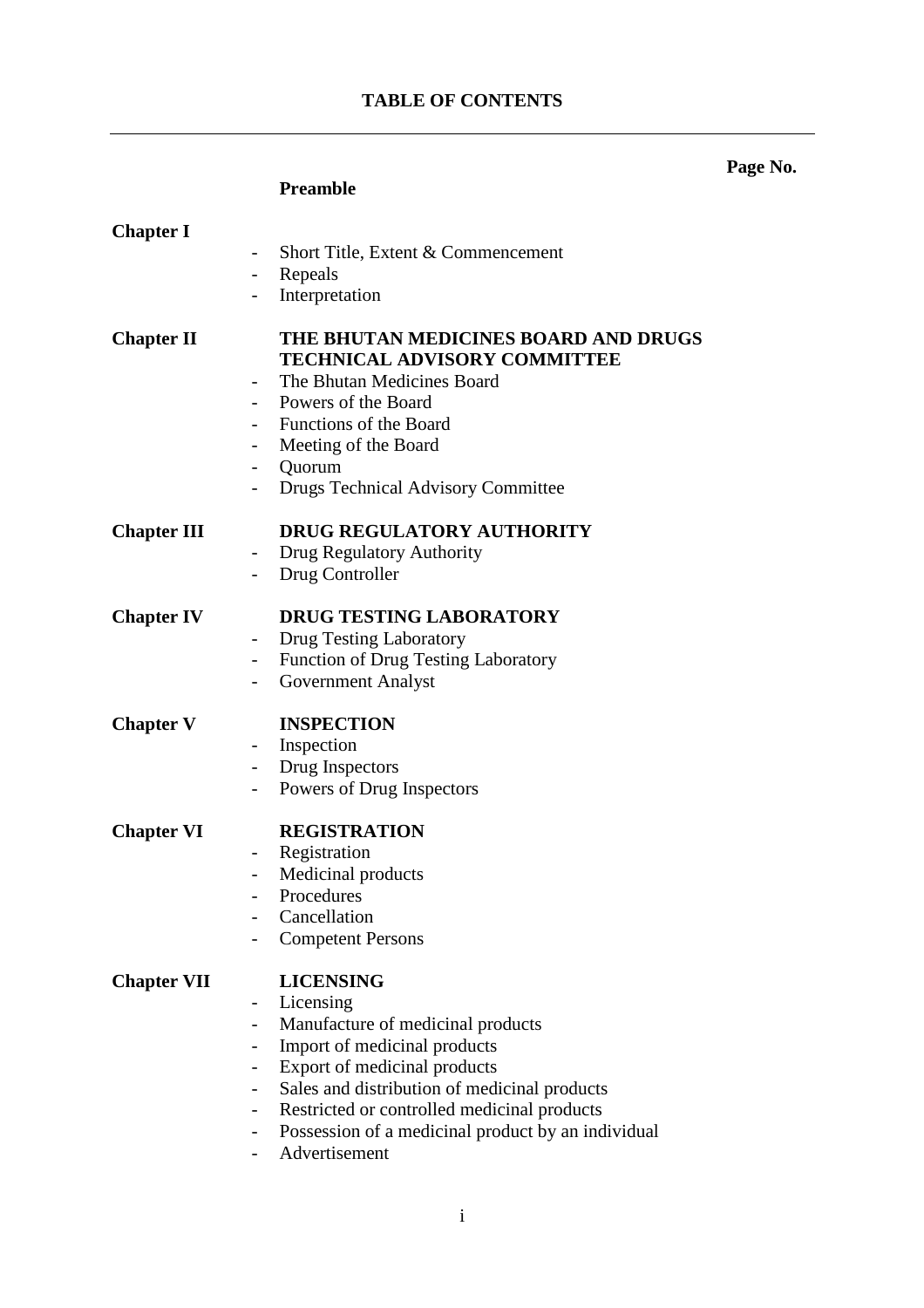| <b>Chapter VIII</b> | STORAGE AND DISPOSAL OF EXPIRED MEDICINES<br>- Procedures |
|---------------------|-----------------------------------------------------------|
| <b>Chapter IX</b>   | <b>OFFENCES AND PENALTIES</b>                             |
|                     | Offences & Penalties                                      |
|                     | Cognisance of offences<br>$ \,$                           |
|                     | Appeals                                                   |
| <b>Chapter X</b>    | AMENDMENT SAVINGS AND DEFINITIONS                         |
|                     | Amendment                                                 |
|                     | Savings                                                   |
|                     |                                                           |

- Definitions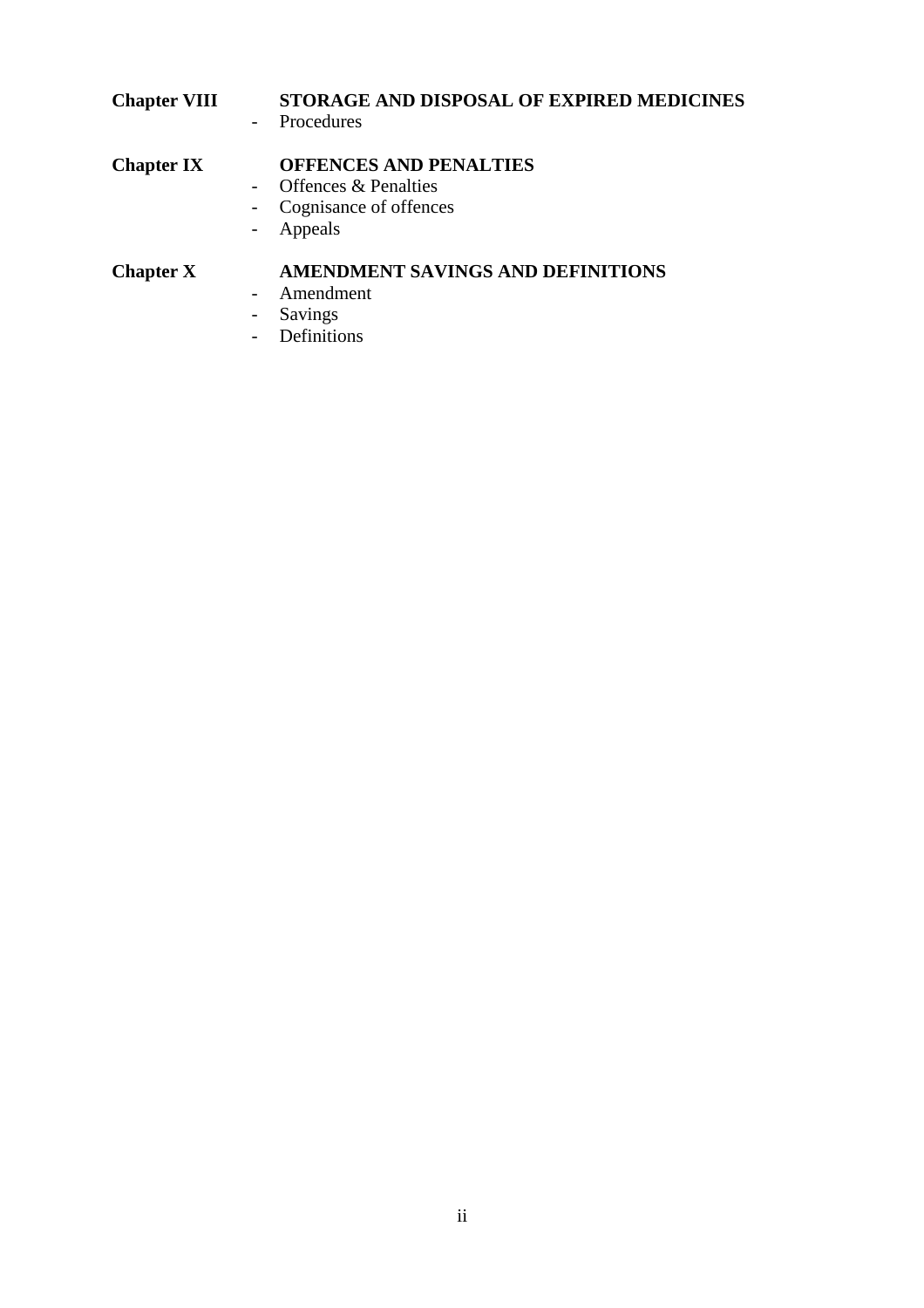# **The Medicines Act of the Kingdom of Bhutan 2003 the year of water female sheep:**

# **Preamble:**

Be it enacted by the National Assembly of Kingdom of Bhutan on **eighth day of the sixth month** of the Bhutanese calendar corresponding to **fifth day of the August** during the Water Female Sheep Year 2003 of the glorious rule of His Majesty the King, Druk Gyalpo Jigme Singye Wangchuck and in the light of the development of the Kingdom as follows:-

An Act to regulate the import, export, manufacture, sale, transportation and distribution of medicinal raw materials & products and for other matters connected therewith.

**Whereas** it is necessary to safeguard the human and animal health against harm resulting from the poor quality of medicinal products available in the Kingdom;

**Whereas** it is necessary to control the sales of medicinal products in the effort of ensuring safety, efficacy and quality at affordable prices;

**Whereas** it is necessary to regulate the licensing of premises and Competent Persons where the activities in regard to the medicines are carried out;

**And whereas** it is necessary to adopt and strengthen the laws relating to medicinal products and control the manufacture, storage, transportation, sale, import and export of such products and for matters related therewith and incidental thereto;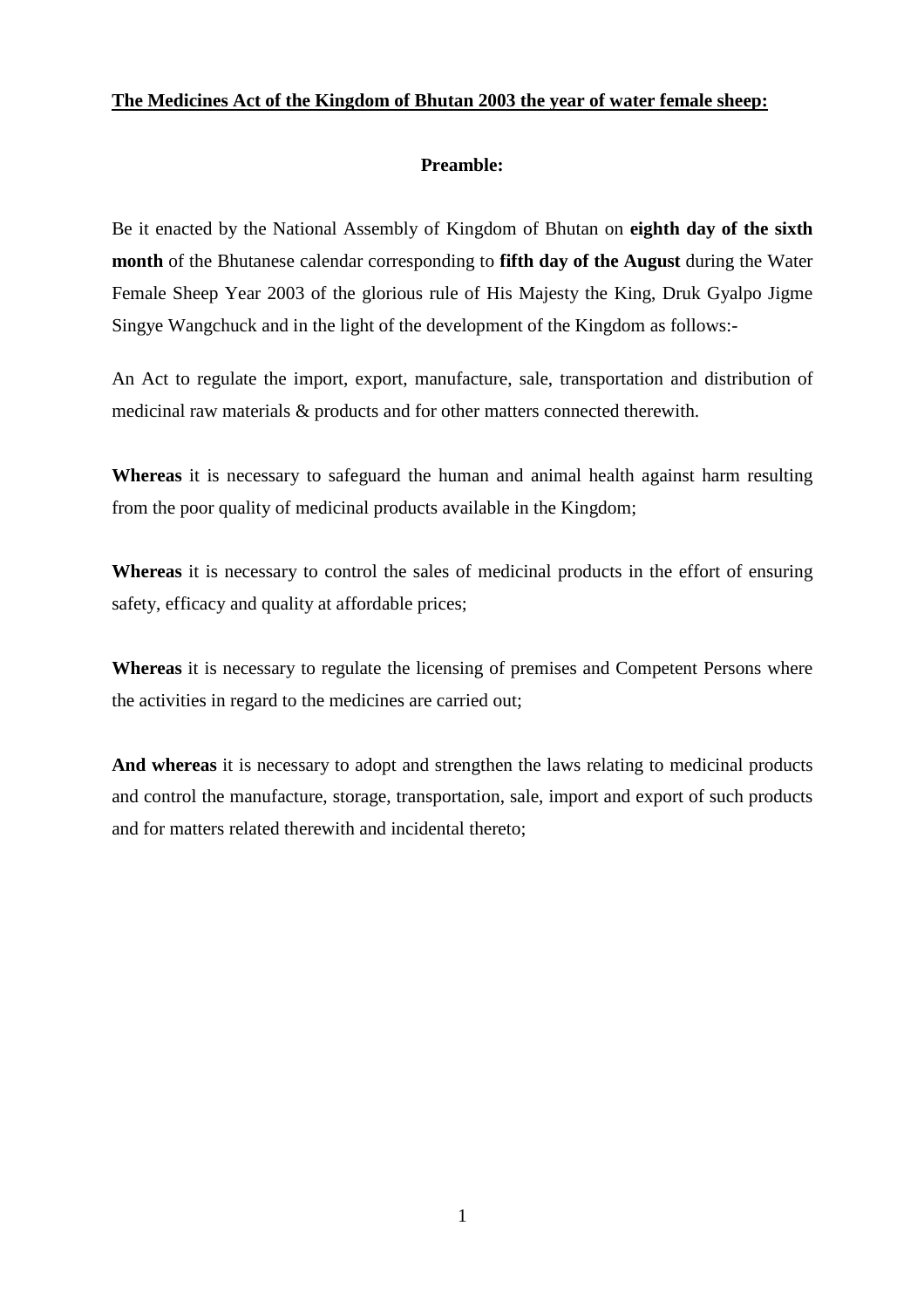# **CHAPTER I**

# **1. Short Title, Enactment, Commencement & Extent:**

#### **a. Short Title:**

This Act shall be called THE MEDICINES ACT OF THE KINGDOM OF BHUTAN 2003

#### **b. Enactment:**

This act has been enacted upon approval of the  $81<sup>st</sup>$  session of the National Assembly on the fifth day of August of 2003 corresponding to Water Female Sheep Year of the Bhutanese Calendar.

# **c. Commencement:**

It shall come into force on eighth day of the sixth month of the Bhutanese year corresponding to fifth of August 2003.

#### **d. Extent:**

It shall extend to the whole Kingdom of Bhutan.

#### **2. Repeals:**

- 2.1 Upon coming into force of this Act, any law or by-law pertaining to the subject matter addressed by this Act shall be dealt with under this Act.
- 2.2 Not withstanding the repeal in section 2.1, anything done or action taken before coming into force of this Act shall be deemed to have been done or taken under such laws or by-laws.

#### **3. Interpretation:**

In this Act, unless the context indicates otherwise, the singular shall include the plural and masculine shall include the feminine and vice versa.

# **CHAPTER II THE BHUTAN MEDICINES BOARD & DRUGS TECHNICAL ADVISORY COMMITTEE**

# **4. The Bhutan Medicines Board:**

4.1 The Government shall constitute a Board known as Bhutan Medicines Board to advise the Government on technical matters connected with the manufacture, import, sale and distribution of medicinal products and carry out other functions assigned to it by this Act.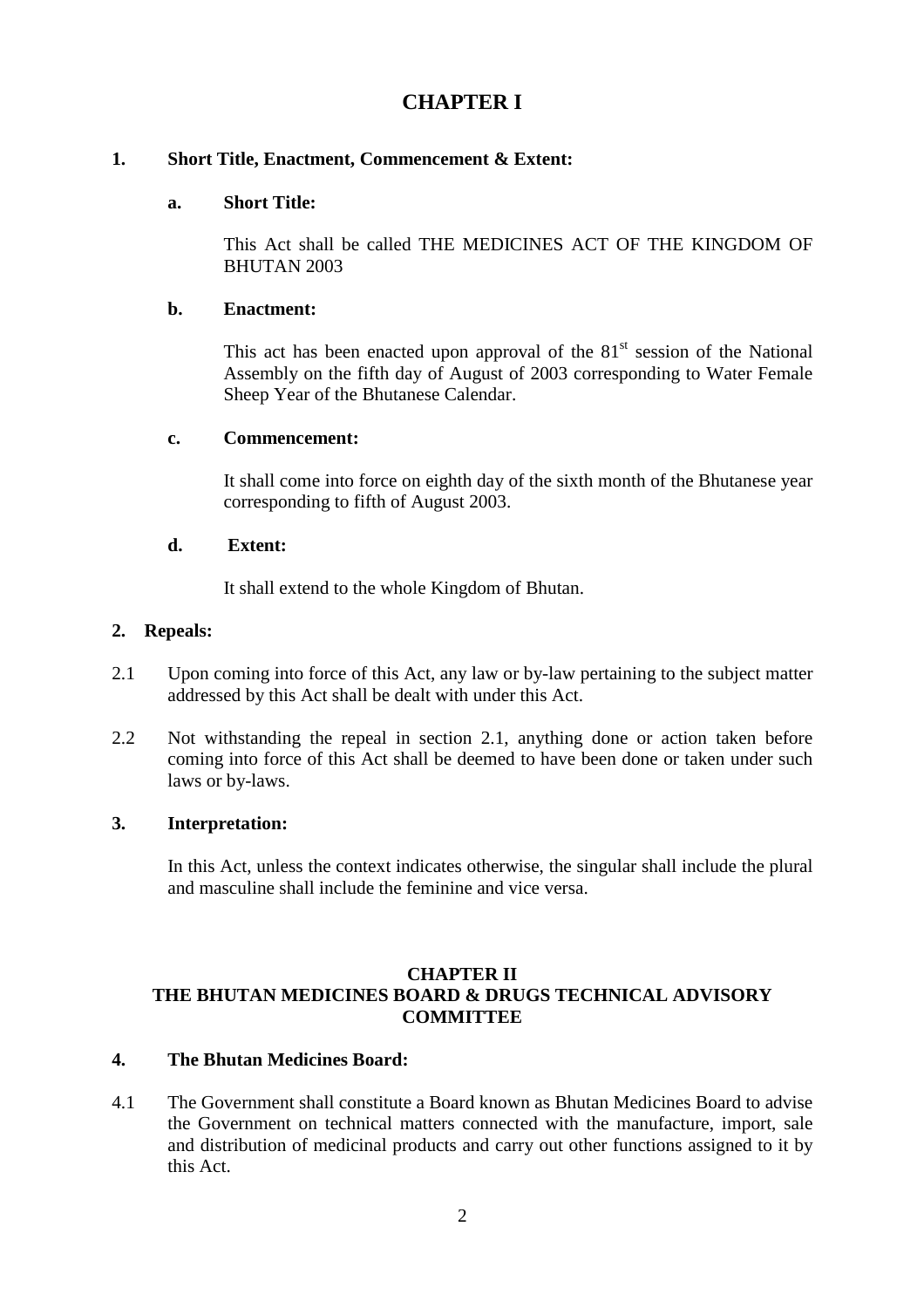- 4.2 The Board shall consist of the following members:
	- (a) The Minister, Ministry of Health, ex-officio, who shall be Chairman of the Board
	- (b) The Secretary, Ministry of Agriculture, ex-officio, who shall be the Vicechairman of the Board
	- (c) The Vice-President, Medical & Health Council, ex-officio
	- (d) The Director, Department of Medical Services, ex-officio
	- (e) The Director, Department of Livestock, ex-officio
	- (f) The Secretary, Ministry of Trade and Industries, ex-officio
	- (g) The President, Bhutan Chamber of Commerce and Industry, ex-officio
	- (h) The Drug Controller, Drug Regulatory Authority who shall be the Member-Secretary of the Board.

# **5. Powers of the Board:**

- 5.1 The Board shall constitute Drugs Technical Advisory Committee to advise the Board on technical matters arising out of the administration of this Act and carry out the other functions assigned to it from time to time by the Board.
- 5.2 The Board shall formulate and make Regulations for the purpose of giving effect to the provisions of this Act.
- 5.3 The Board shall decide and lay down the qualification and experience required for registration as Competent Persons.
- 5.4 The Board shall lay down the qualifications required to be technical persons in the Drug Regulatory Authority.
- 5.5 The Board shall appoint an Appellate Laboratory to be used in cases of dispute or controversy on the report of analysis issued by the Drug Testing Laboratory.
- 5.6 The Board shall empower Drug Regulatory Authority to regulate the prices of medicinal products.
- 5.7 The Board shall, if found necessary, make exemption or inclusion orders about any article as a medicinal product.
- 5.8 The Board shall be the sole authority to accord approval for production of any medicinal product, such approval in advance being mandatory for any such production.
- 5.9 The Board shall regulate any other aspect relevant to the enforcement of the provisions of this Act.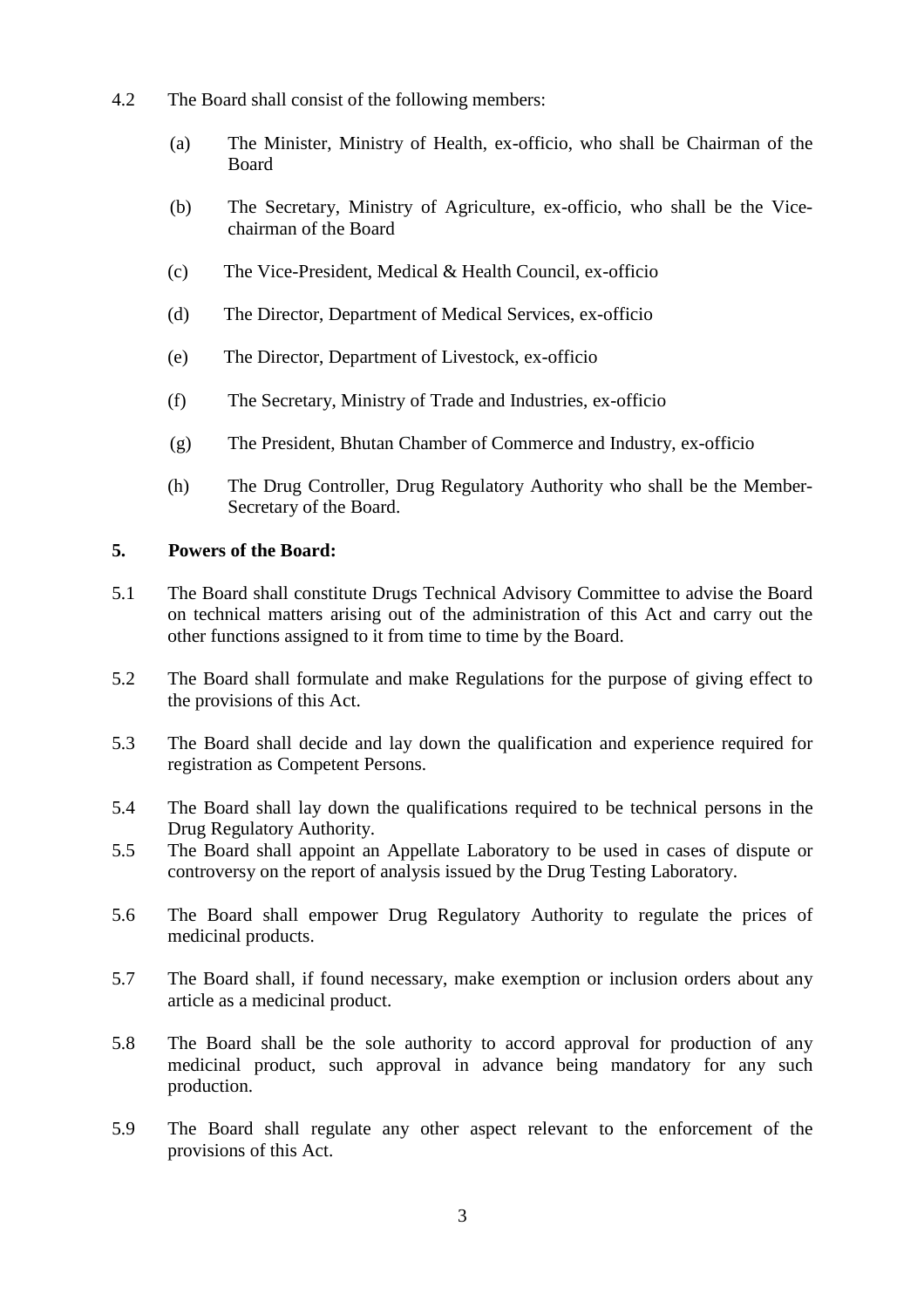- 5.10 The Board may make byelaws, regulate its own procedure and the conduct of all business to be transacted by it, and shall publish such byelaws and regulations for public information.
- 5.11 The Board may constitute sub-committees of qualified technical personnel for such periods as necessary to consider particular matters and give reports.
- 5.12 The Board may at its own discretion revise the conditions under which any medicinal product is registered.
- 5.13 The Board may exempt registration requirement of any medicinal product or group of products for reason, which shall be specified by the Board while granting exemption.
- 5.14 The Board may make declaration of any article to be a medicinal product.
- 5.15 Without prejudice to any other provision contained in this Act, if the Board is convinced that the use of any product is likely to result in health risk to human beings or animals, or that any product does not have the therapeutic value claimed, or contain ingredients in such quantity for which there is no therapeutic justification, then on grounds that in the public interest it is necessary or expedient so to do, then the Board may, by notification, authorize the Drug Regulatory Authority to prohibit the import, sale and use of such products.

#### **6. Functions of the Board:**

Without prejudice to the generality of the provisions contained in Section 5 of this Act, the Board may make regulations and such regulations may:

- (a) Prescribe the application forms for:
	- (i) registration of medicinal products,
	- (ii) registration of personnel as Competent Persons and
	- (iii) licensing of premises for manufacture, sale & distribution of medicinal products;
	- (iv) import and export of medicinal products.
- (b) Prescribe the procedures and fees for registration of products, services, persons and for licensing of premises;
- (c) Prescribe the forms of Registration Certificate for medicinal products, Competent persons and the license of premises;
- (d) Prescribe the details and format of information to accompany the applications for registration of the medicinal product;
- (e) Prescribe the minimum standards required for licensing of premises;
- (f) Prescribe the conditions and standards of license to be observed by the manufacturers and sellers of medicinal products;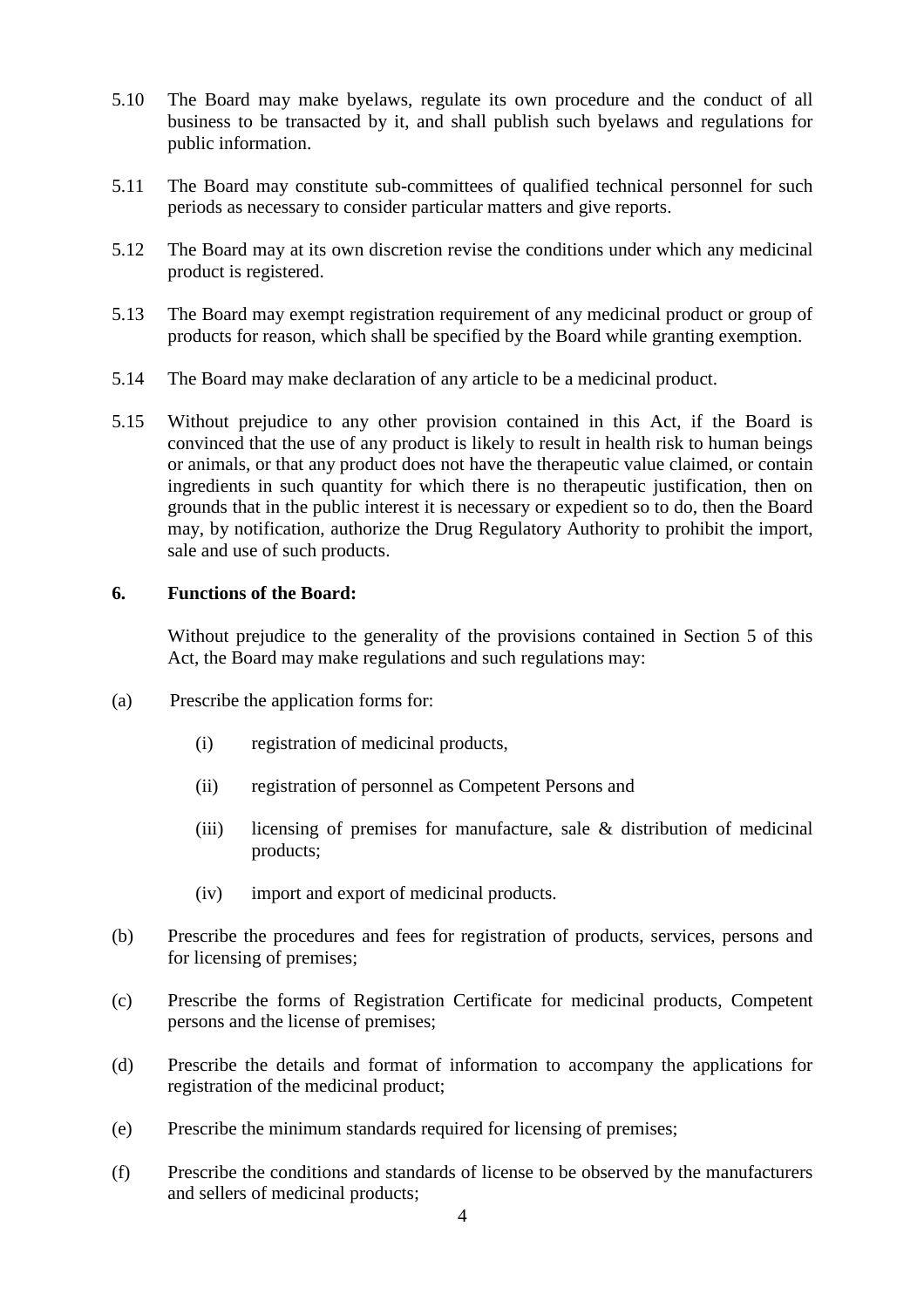- (g) Prescribe the standards to which medicinal products should conform;
- (h) Prescribe the records, registers and documents to be kept and maintained by the licensees;
- (i) Prescribe the forms of report to be given by the Government Analyst;
- (j) Prescribe such other matters as are incidental to the performance of the functions specified in this section;
- (k) The Board shall ensure the establishment and maintenance of an up-to-date Bhutan National Formulary of all medicines for both humans and animals by the Drug Regulatory Authority, in which shall be published:
	- (i) All medicinal products approved for registration specifying the therapeutic classification of each product;
	- (ii) Essential medicinal products procured for use in the public health system/animal health care;
	- (iii) List of restricted and controlled medicinal products;
	- (iv) Any other matters considered by the Board to merit the publication.

# **7. Meeting of the Board:**

- 7.1 The Board may meet from time to time to transact its business but shall meet at least twice a year. The Chairman of the Board may convene a meeting of the Board at such time as he deems fit, if in his opinion any business of an urgent nature is to be transacted.
- 7.2 In the absence of the Chairman the Vice-Chairman will convene the Board meeting.
- 7.3 The Member Secretary of the Board shall maintain written records of minutes of the proceedings of all Board meetings, which shall be kept for minimum of ten years.

# **8. Quorum**

- 8.1 A Board meeting shall be conducted if two third of its members are present.
- 8.2 Any decisions taken by the Board shall be based on simple majority.
- 8.3 In case of equal votes, the chairman shall give the casting vote.

#### **9. Drugs Technical Advisory Committee**

- 9.1 The Drugs Technical Advisory Committee constituted under section 5.1 shall consist of the following members:
	- (a) Chairperson, National Drugs Committee---ex officio;
	- (b) Chairperson, National Veterinary Drug Committee---ex officio;
	- (c) One qualified medical doctor nominated by the Health Ministry;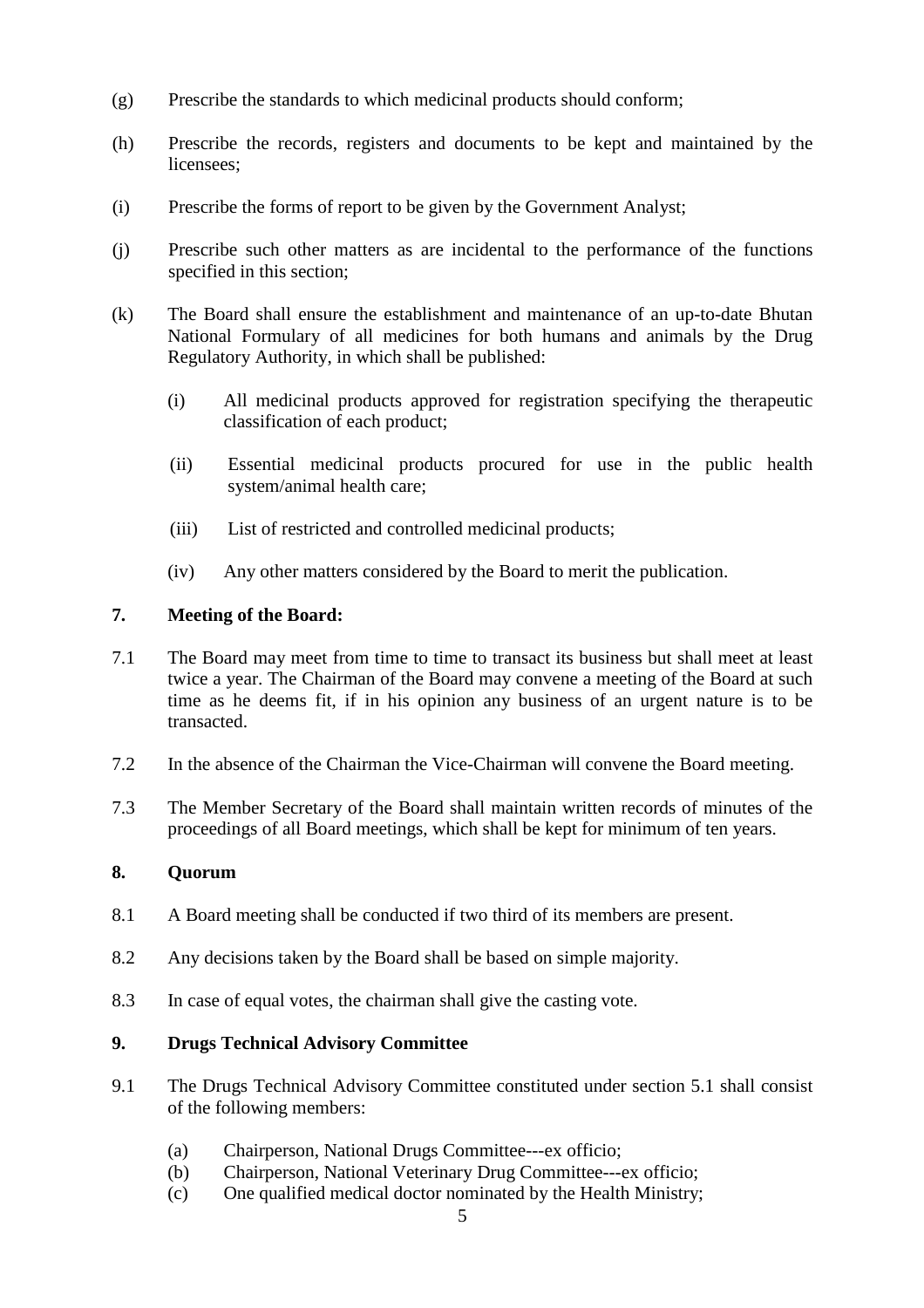- (d) One qualified veterinary doctor nominated by the Agriculture Ministry;
- (e) One Drungtsho nominated by the Health Ministry;
- (f) One qualified Pharmacist nominated by the Health Ministry;
- (g) The Principal Pharmacist, Department of Health Services---ex-officio.
- (h) The Government Analyst, Drug Testing Laboratory---ex officio;
- 9.2 The committee members nominated under (c), (d), (e) and (f) under Section 9.1, shall hold office for a term of three years and shall be eligible for maximum of two terms.
- 9.3 The committee shall elect its Chairman and the Member Secretary among themselves for the meeting.
- 9.4 The committee shall meet from time to time as required to transact its business but shall meet at least thrice a year.
- 9.5 The meeting shall convene only with a quorum of two third of the members.

# **CHAPTER III DRUG REGULATORY AUTHORITY**

#### **10. Drug Regulatory Authority:**

The Government shall establish a Drug Regulatory Authority to be managed by an appropriate number of technical people with adequate qualifications and experience to carry out the functions under this Act and Regulations made there under.

#### **11. Drug Controller:**

- 11.1 The Government shall appoint Drug Controller possessing adequate qualification and experiences in Pharmaceuticals as the Head of the Drug Regulatory Authority.
- 11.2 The Drug Controller shall carry out the functions under this Act.
- 11.3 The Drug Controller shall liase with other enforcement agencies, both within and outside the country.

# **CHAPTER IV DRUG TESTING LABORATORY**

# **12. Drug Testing Laboratory:**

- 12.1 The Board shall establish Drug Testing Laboratory (DTL) under the Board to carry out the functions entrusted to it by this Act or Regulations made there under.
- 12.2 Provided that if the Board so prescribes, the functions of Drug Testing Laboratory in respect of any drug or class of drugs or biological/vaccines shall be carried out at any other laboratory recognized for the purpose.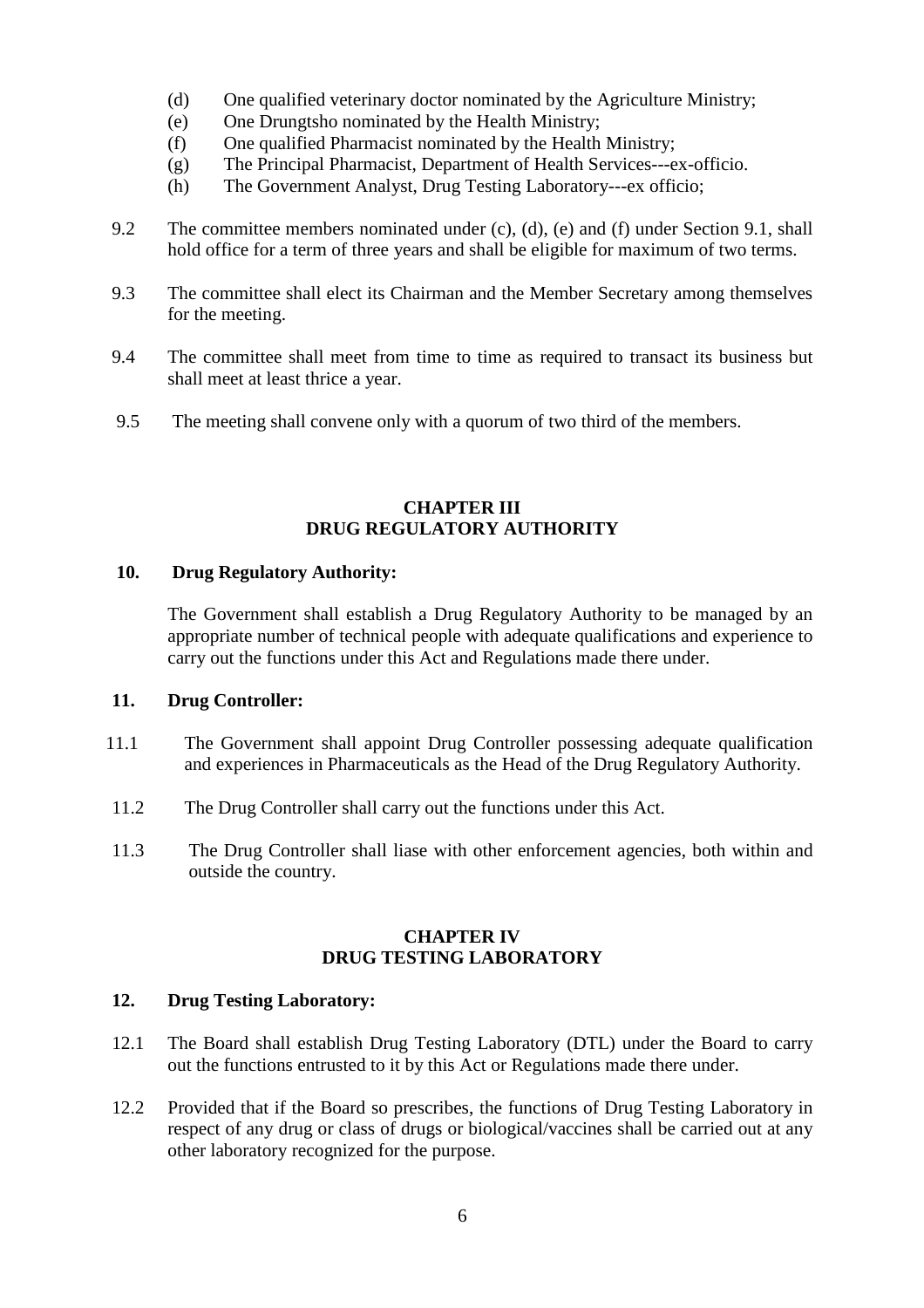# **13. Functions of Drug Testing Laboratory:**

- 13.1 The Board shall make regulations prescribing the functions of the Drug Testing Laboratory, the procedure of submitting samples for analysis, the forms for reporting the results of analysis and the fees payable, if any, and such other matters as may be necessary to enable the said laboratory to carry out its functions.
- 13.2 In case of a dispute or controversy on the report of analysis issued by the Drug Testing Laboratory the report/result of the Appellate Laboratory shall be final.

#### **14. Government Analyst:**

- 14.1 The Government Analyst, having the prescribed qualifications and experience, appointed by the Government shall head the Drug Testing Laboratory.
- 14.2 He shall carry out test and analysis of specified class of medicinal products and such other functions as may be specified by the Board or Drug Regulatory Authority.

#### **CHAPTER V INSPECTION**

#### **15. Inspection:**

The Drug Inspectors and the Officials authorized by the Authority shall carry out inspection under this Act.

Inspection shall be carried out as per the procedures laid down under the Rules and regulations of this Act.

#### **15.1 Drug Inspector:**

The Government shall, upon recommendation of the Board, appoint Drug Inspectors possessing the prescribed qualifications and experience.

#### **15.2 Powers of Drug Inspector:**

- (a) The Drug Inspector appointed under Section 15.1 of this Act and official authorized by the Authority may:
	- (i) Inspect premises wherein any medicinal product is being manufactured;
	- (ii) Inspect premises wherein any medicinal product is being sold, stocked or offered for sale, or distributed;
	- (iii) Take samples of medicinal product for testing which is being manufactured, or being sold or stocked or offered for sale, or is being distributed;
	- (iv) Search any person, enter any premises, whenever he has reason to believe that an offence is being, or has been committed, and carry out his duties under the provisions of this Act in accordance with the Civil and Criminal Procedure Code of the Kingdom of Bhutan, 2001;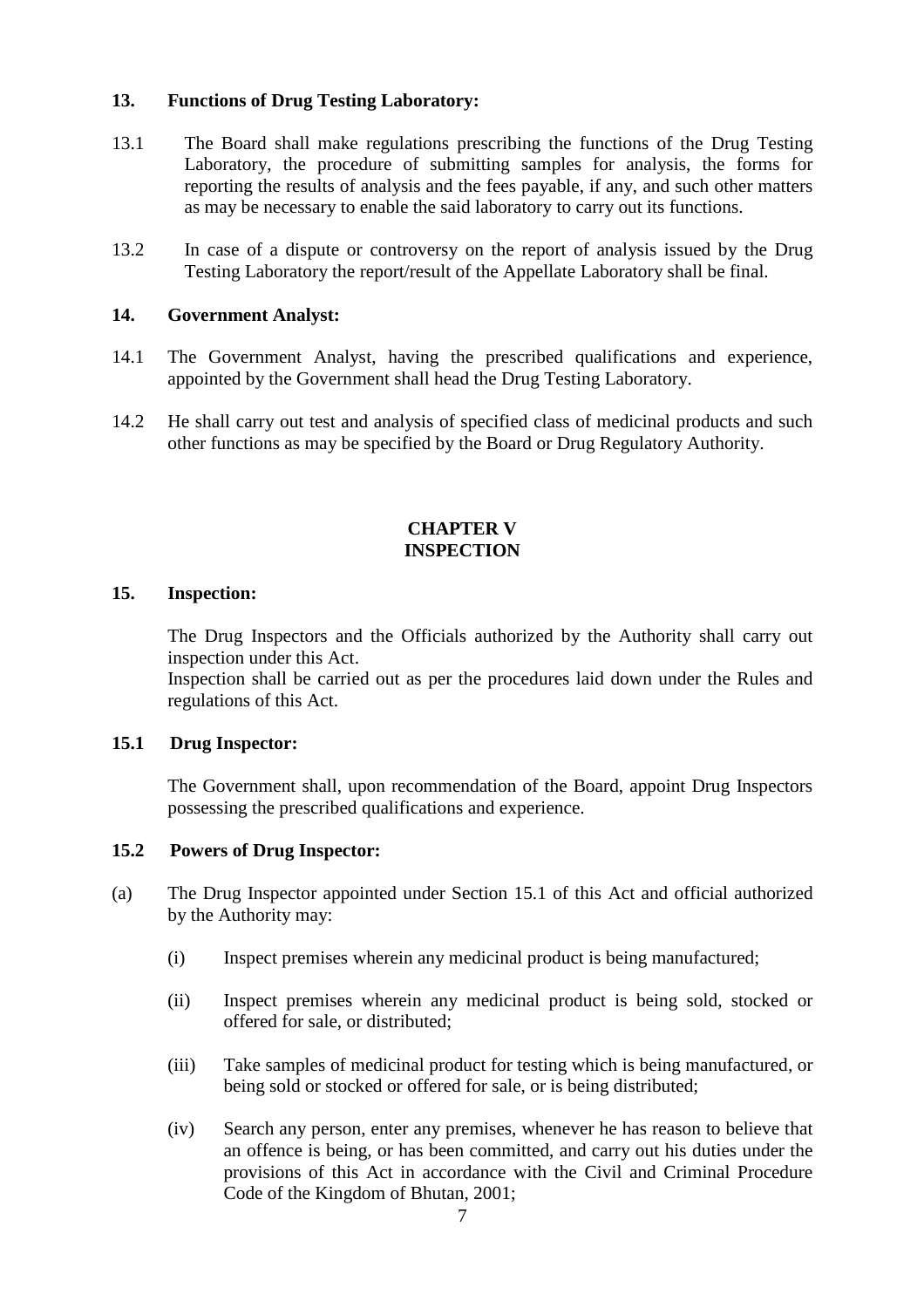- (v) Issue the detention/seizure memo in the prescribed form to the person in possession of the medicinal product in respect of which the offence has been or is being committed, not to dispose off any stock of such product for a specific period.
- (vi) Carry out any other duties as may be assigned by the Authority.
- (b) The Competent Person(s) of the licensed premises shall give unhindered access to the Inspector, and to provide, on demand, all the information required by him and produce all records of medicinal products necessary for performance of his duties.
	- (b) Inspectors shall take the sample for testing as per the procedure laid down in the regulation.

#### **CHAPTER VI REGISTRATION**

#### **16. Registration:**

- 16.1 The Authority shall maintain a register in which may be recorded among others, the following details in respect of all medicinal products approved by the Board under Section 16.2 of this Act:
	- (i) Name of the medicinal product and biological/ vaccines;
	- (ii) Full composition with accurate description of all active and inactive ingredients;
	- (iii) Name and address of the manufacturer;
	- (iv) Name and address of the importer/exporter;
	- (v) Registration number given after approval;
	- (vi) Date of registration;
	- (vii) Whether prescription or non-prescription medicine/ traditional medicine.

# **16.2 Medicinal products:**

- 16.2.1 All medicinal products, manufactured, sold, distributed and imported /exported from Bhutan shall be registered under the provisions of this Act.
- 16.2.2 Drug manufacturers within or outside Bhutan intending to sell or distribute their products in Bhutan shall register their products under this Act.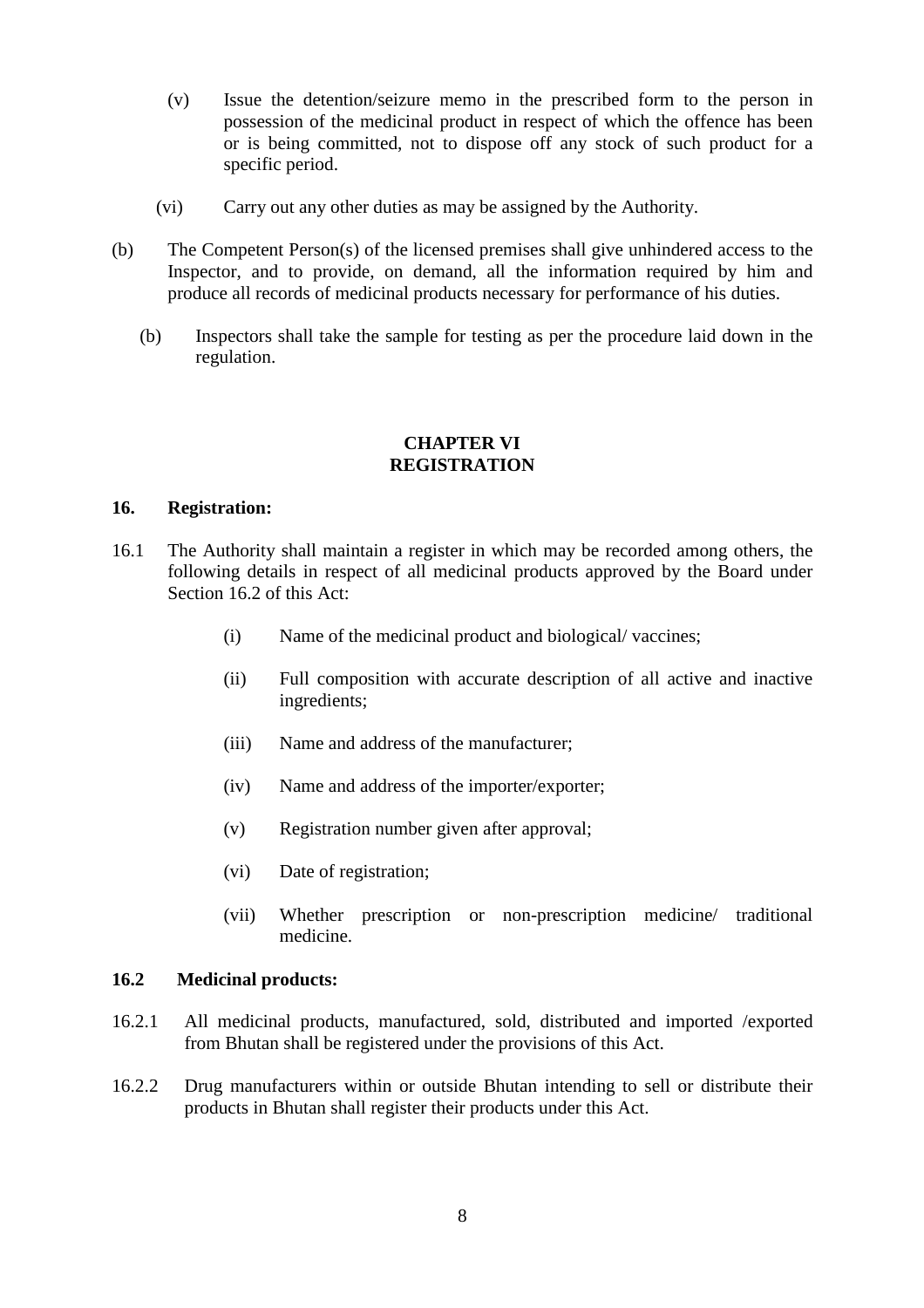16.2.3 Unregistered products that are distributed, sold by wholesale or retail, imported and exported shall be registered within six months from the date of notification or a date specifically fixed by the Board for the purpose. If not registered within the notified period, such products shall be withdrawn from use and offender shall be dealt as per the provisions of this Act.

#### **17. Procedures:**

- 17.1 Applicants shall apply for registration to the Drug Controller using the form prescribed for the purpose, furnishing all relevant information regarding the product to be registered.
- 17.2 The product should be labelled in generic or International Non-proprietary Name (INN).
- 17.3 Branded product will be registered but in INN or generic if a separate patent licence is not obtained.
- 17.4 The WHO Model Certification Scheme on the Quality for Pharmaceutical moving in International Commerce should be submitted along with the application for the product.
- 17.5 In case of biological and veterinary products, Quality Control certificates from OIE/ recognised International Organisations should be submitted.
- 17.6 Applicants should furnish the bio-equivalence study result in case of generic products. The Drug Controller shall publish a list of products, which require bio-equivalence testing.
- 17.7 In the case of products that have no established bio-equivalence test, the dissolution testing result of the product as per United States Pharmacopoeia (USP) or British Pharmacopoeia (BP) should be submitted.
- 17.8 The Drug Controller shall put up all such applications before the Board.
- 17.9 The Board after being convinced of the quality, safety, efficacy, national standards, price and other information furnished by the applicant, may approve or disapprove for registration of such medicinal products.
- 17.10 The Board may, if considered necessary, constitute a sub-committee of experts to assess applications for registration. This committee, after examination of all aspects, shall forward their assessment with reasons in writing to the Drug Controller for consideration by the Board.
- 17.11 The Drug Controller, after approval by the Board, shall allocate to each approved medicinal product a registration number and he shall record the same along with other particulars in the register.
- 17.12 The Drug Controller shall issue to the applicant a Registration Certificate in the form prescribed for the purpose.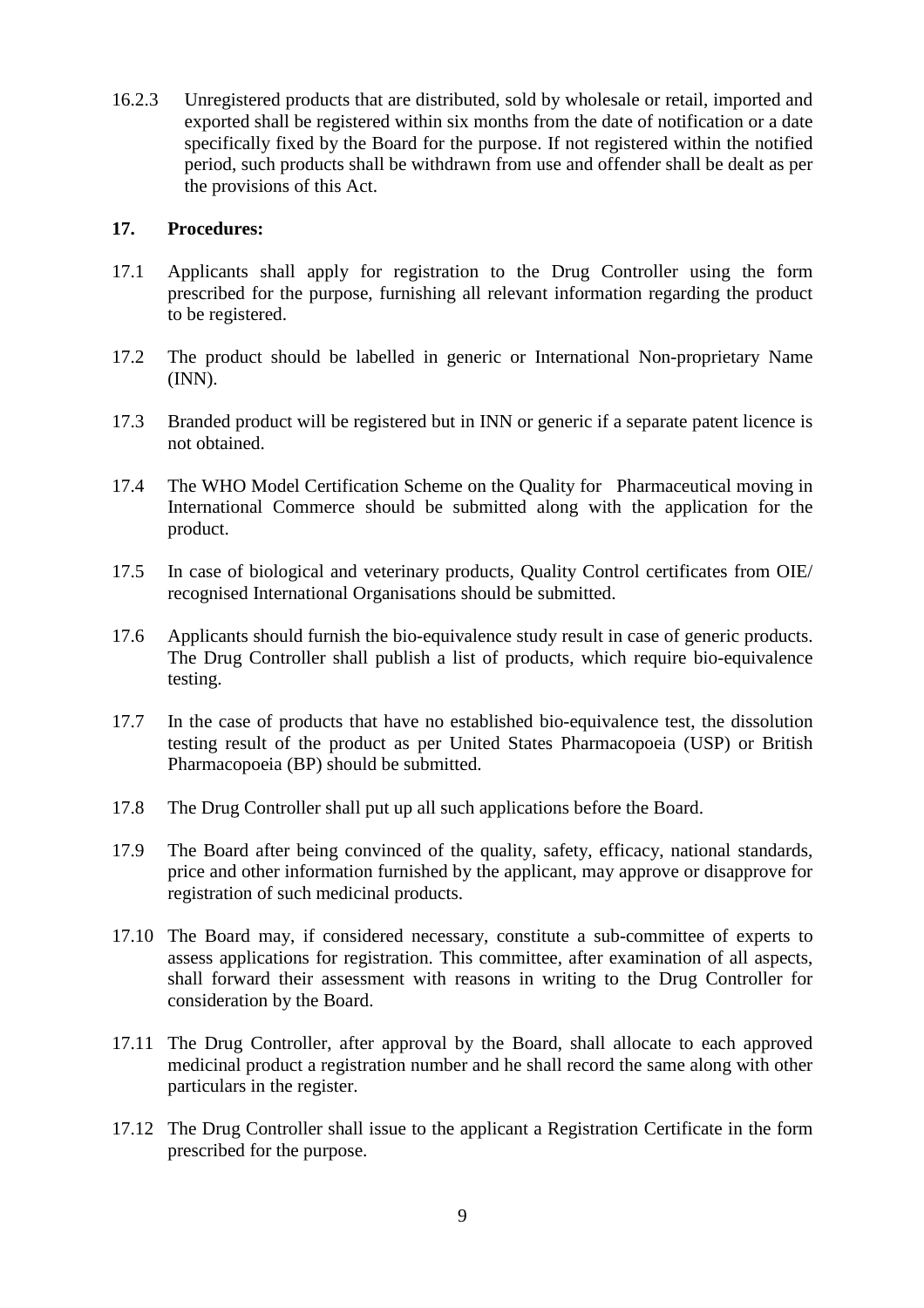- 17.13 The Registration Certificate shall be valid for a period of three years and can be renewed. The procedure for renewal is same as the first registration.
- 17.14 In case there is any change in the formulation or in respect of any information furnished at the time of registration, the applicant shall inform the Authority with complete details.

#### **18. Cancellation:**

The Board shall authorize the Authority to cancel the registration of any product and order withdrawal from the market if: -

- (a) The composition of the product has been changed; or
- (b) Any of the conditions of registration has been contravened; or
- (c) Reports of toxic or adverse reactions of the product have come to notice from national or international sources; or
- (d) The information, which was furnished at the time of application, is later found to be false or insufficient.

#### **19. Competent Persons:**

- 19.1 From such date as notified by the Board, no person shall engage his services for manufacture, sale & distribution of medicinal products unless the Board registers his name as a Competent Person.
- 19.2 Under the provisions of this Act, only Competent Persons shall be engaged in the manufacture, sale and distribution of medicinal products.
- 19.3 The Board may refer the Medical & Health Council of Bhutan/Ministry of Agriculture for the registration of Competent Persons.
- 19.4 The Board may set up a Registration Committee to consider registration of Competent Persons in accordance with the qualifications and experience as laid down. The committee shall consist of: -
	- (i) Drug Controller as Chairman;
	- (ii) One qualified medical doctor;
	- (iii) One qualified veterinary doctor;
	- (iv) Two other persons nominated by the Board, one of whom shall be a Drungtsho and other a Pharmacist.
- 19.5 The Registration Committee shall examine the person who apply for registration, as to their qualification and experience as prescribed and to their knowledge of drugs and ability to be entrusted with the manufacture or sale of medicinal products.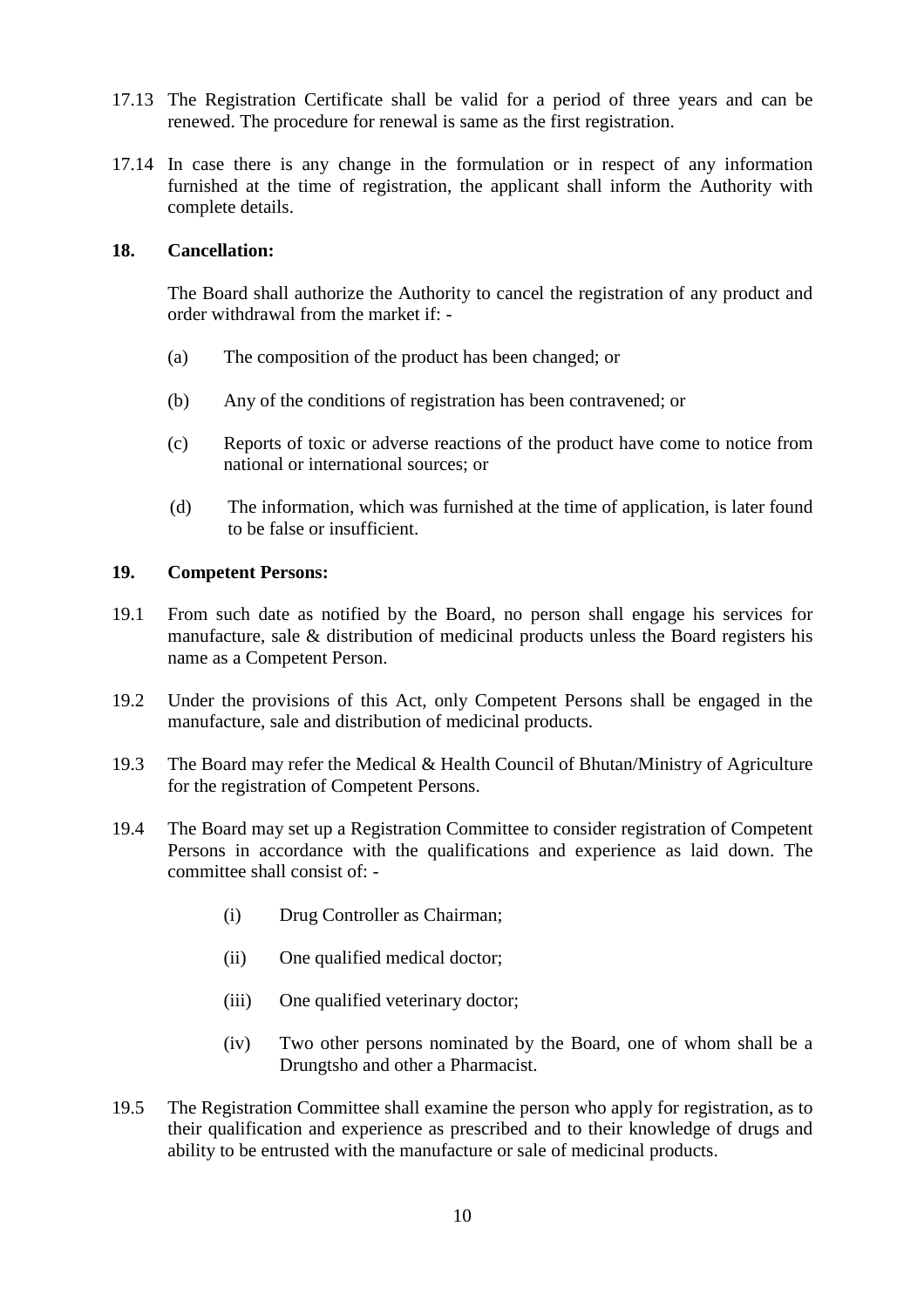19.6 The Board shall, on the recommendation of the Registration Committee, grant registration as Competent Person to engage in the manufacture or sale of medicinal products.

# **CHAPTER VII LICENSING**

#### **20. Licensing:**

- 20.1 The Ministry of Trade and Industry shall issue licenses for manufacture, import, export, and sale of medicinal products by retail or wholesale based on the approval of the Authority.
- 20.2 The Board shall authorize the Authority and Ministry of Trade and Industry to suspend or cancel any such license if it is satisfied that conditions have developed which has caused such premises not conforming to the requirements and conditions laid down or a court of law has convicted the licensee under this Act or regulations there under.

#### **21. Manufacture of medicinal products:**

- 21.1 The manufacture of medicinal products shall be carried out under the supervision of a Competent Person approved for the purpose;
- 21.2 The drugs to be manufactured shall be those which are registered and of standard quality.

#### **22. Import of medicinal products:**

- 22.1 From such date as notified by the Board, no person shall import:
	- (a) Any medicinal product, which is not registered by the Board under the provisions of this Act; or
	- (b) Any medicinal product which is not of standard quality; or
	- (c) Any misbranded drug; or
	- (d) Any adulterated drug; or
	- (e) Any spurious drug.
- 22.2 Applicant for importation of the medicinal product shall apply to the Authority in the prescribed form giving relevant information about the product to be imported.
- 22.3 The Authority shall issue Pre-Export Notification (PEN) for import of all medicinal products and raw materials with information to the relevant Authorities.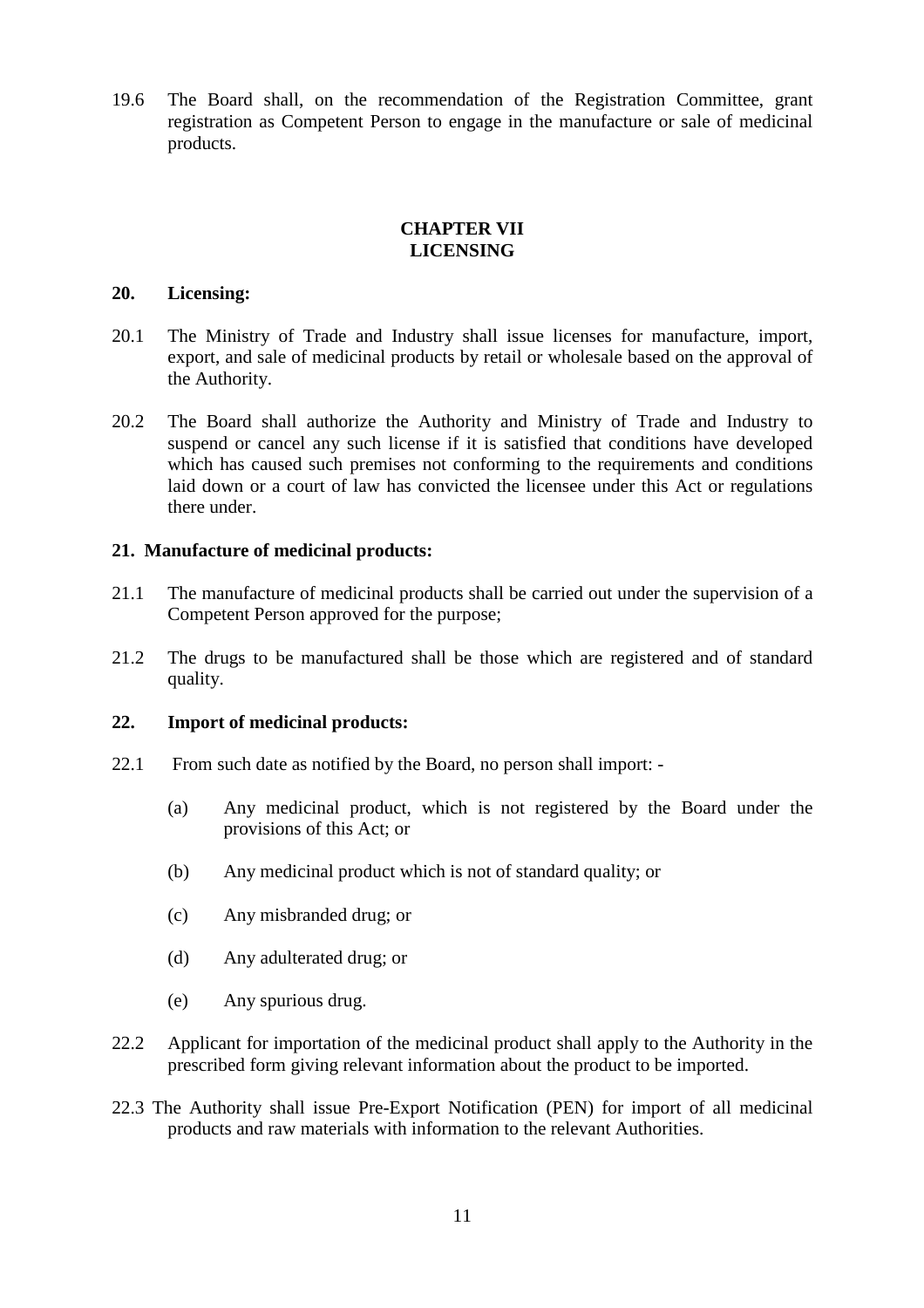# **23. Export of medicinal products:**

- 23.1 The exporter shall submit an application to the Drug Controller in the prescribed form for approval of the Export License.
- 23.2 The Drug Controller shall, after all the prescribed requirements are fulfilled, recommend for an Export License to be issued from the Ministry of Trade and Industry.
- 23.3 The Board may authorize the Authority and the Ministry of Trade and Industry to cancel any Export License or prohibit the export of any medicinal product or raw materials including parts of plant/animal considered to be of endangered species or for any other reasons in the interest of the Government.

# **24. Sales and distribution of medicinal products:**

- 24.1 Any premises used for storage, sales and distribution of any medicinal products will be subject to approval of the Authority.
	- (a) The applicant shall submit an application to the Drug Controller in the prescribed form for Sale License;
	- (b) The Drug Controller shall, after fulfillment of the registration requirements, instruct inspection of the premises by the Drug Inspector.
	- (c) The Drug Controller shall approve or disapprove the Sale License based on the reports submitted by the Drug Inspector.

#### **25**. **Restricted or Controlled Medicinal Products:**

No person other than those authorised by the Board shall import, manufacture or sell any medicinal products, which are listed under the restricted and controlled items by the Board.

# **26. Possession of medicinal product by an individual:**

A person is prohibited from possessing:

- (i) Any medicinal product in quantity that exceeds than stated in the prescription unless medically justified by a registered medical doctor; or
- (ii) Any medicinal product other than those, which are exempted from the prescription requirements; or
- (iii) Any medicinal product, which are restricted or controlled in the country.

# **27. Advertisement:**

Only the Board shall approve advertisement of any medicinal products in any form whatsoever and this shall also include sponsorship of any kind.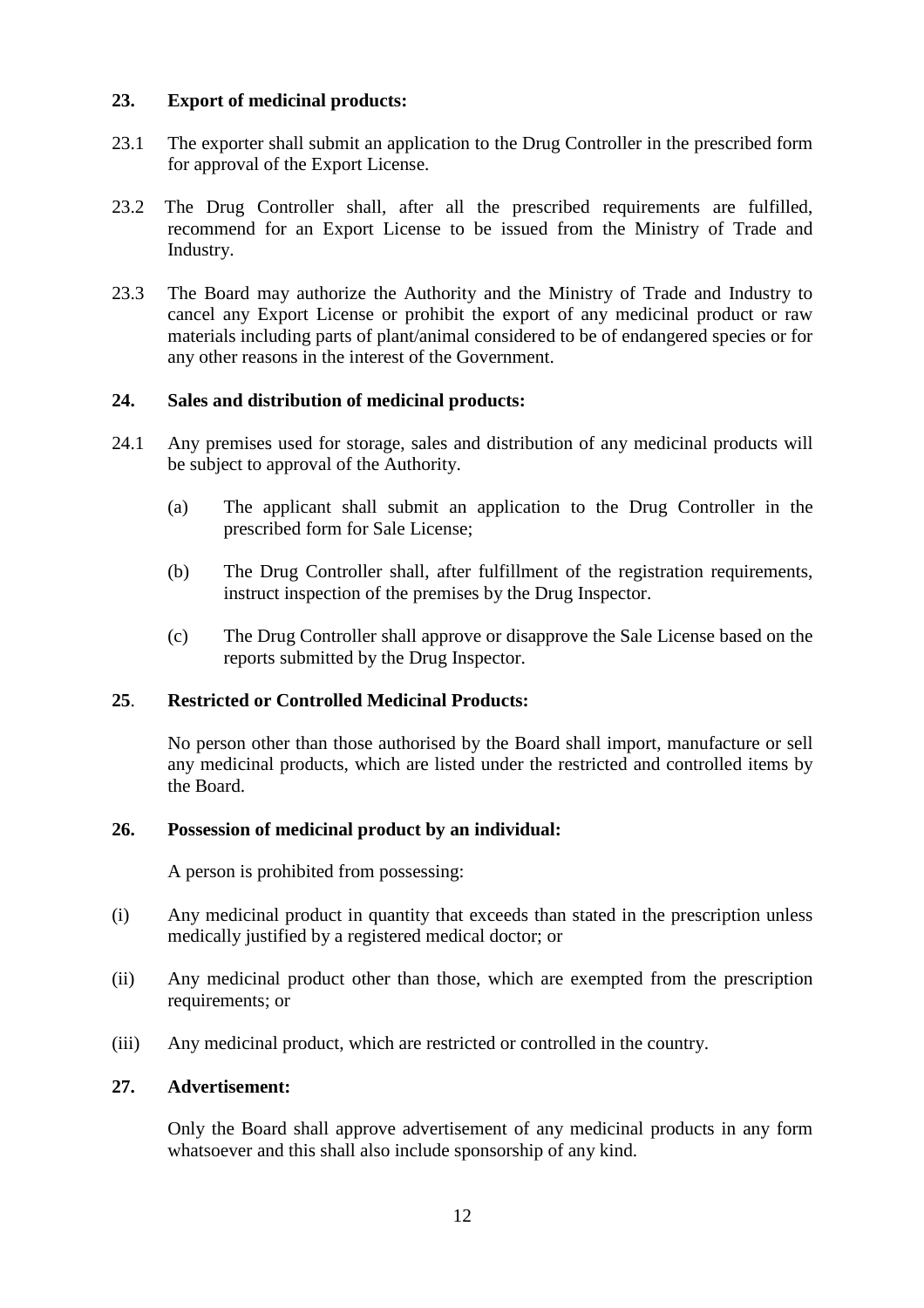#### **CHAPTER VIII STORAGE AND DISPOSAL OF EXPIRED MEDICINES**

#### **28. Procedures:**

- 28.1 From such date as notified by the Board, no expired medicines shall be sold or distributed through any Pharmacy.
- 28.2 Proper containers shall be maintained to store the expired medicines.
- 28.3 The expired medicines shall be disposed off as per regulation after obtaining an approval from the authority concerned.
- 28.4 The Competent Person shall seek approval in writing from the Authority for the disposal of the expired medicines when adequate quantities of such supplies are collected.

#### **CHAPTER IX OFFENCES & PENALTIES**

#### **29. Offences & penalties:**

Whoever himself or by any other person on his behalf,

- (a) Imports or manufactures any drug not registered/ without Importation permit as per Section 16.2 shall be punishable with the seizure of the goods and a fine equivalent to the total value of the goods. He shall also be liable to compensate the damage caused by this violation and may be imprisoned depending upon the gravity of the offence which may extend from three months to six years;
- (c) Imports any drug deemed to be misbranded, adulterated, spurious under Section 22.1 shall be punishable with the seizure of the consignment and fine equivalent to the total value of the consignment or an imprisonment depending upon the gravity of the offence which may extend from six months to six years or both. He shall also be liable to compensate the damage caused by this violation;
- (c) Sells or distributes any drug not registered under Section 16.2 shall be liable to the seizure of the consignment and fine equivalent to the total value of the consignment or an imprisonment which may extend from six months to six years or both. He shall also be liable to compensate the damage caused by this violation;
- (d) Engages in the sale, distribution & manufacture of any drug without being registered, as Competent Person under Section 19 shall be liable to the closure of his establishment. He is also liable to a fine equivalent to a national daily wage of three years or an imprisonment, which may extend up to three years or both. He shall also be liable to compensate the damage caused by this violation;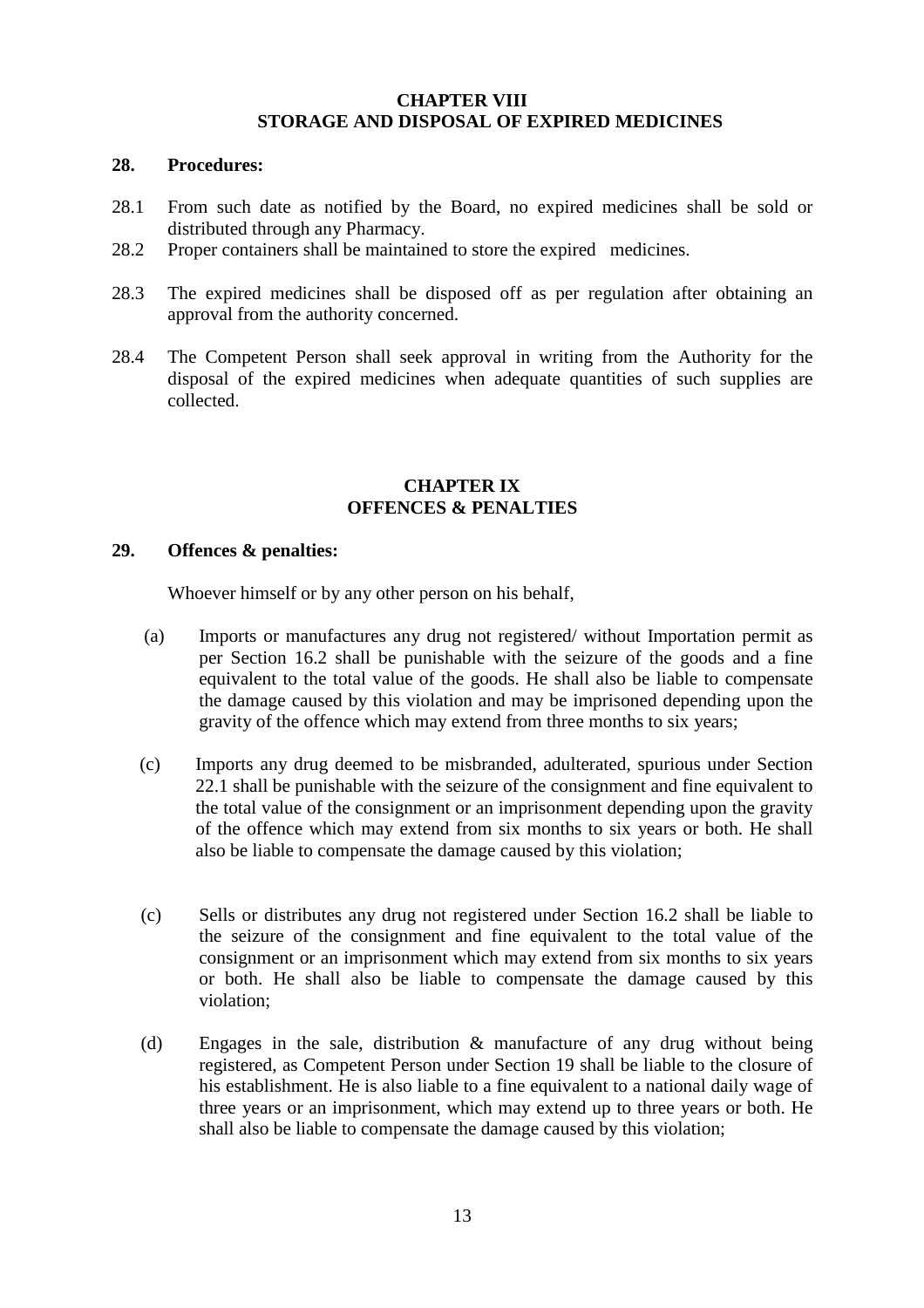- (e) Engages in the sale, distribution & manufacture of any drug without a license under Sections 21 and 24 shall be liable to the closure of the premises and seizure of the goods. He shall also be liable to a fine equivalent to the total value of the goods or an imprisonment, which may extend from six months to six years or both. He shall also be liable to compensate the damage caused by this violation;
- (f) Violates Section 25 shall be liable to the seizure of the goods and closure of the premises. He shall be dealt as per existing law of the Country;
- (g) Violates Section 26 shall be liable to the seizure of the excess quantity and liable to a fine equivalent to national daily wages of six months to five years or to the imprisonment as per the existing laws of the country or both;
- (h) Contravenes Section 27 shall be liable for a fine or imprisonment or both as per the gravity of the offence determined by the Board for conviction and shall be not less than a fine equivalent to national daily wages of three months to three years or to the imprisonment which may extend from six months to six years or both;
- (i) Contravenes the provisions of this Act or who obstructs any person authorized to perform, any duty under this Act or a regulation made there under shall be guilty of an offence and on conviction thereof shall be liable to fine or the penalty made there under in the Rules and Regulations from time to time;
- (j) Contravenes Section 28 shall be liable for a fine equivalent to national daily wages of three months to one year or imprisonment which may extend from six months to three years or both. As per the gravity of the offence determined by the Board for conviction, the establishment may be liable for closure. He shall also be liable to compensate the damage caused by this violation;

#### **30. Cognisance of offences:**

The Board shall authorize the Authority to institute and prosecute all cases under this Act except for cases of serious nature and of grave consequences to the country wherein appropriate authority of the country will prosecute such cases.

#### **31. Appeals:**

Any person aggrieved by any individual or collective decision of the Authority may appeal to the Board. Any person aggrieved by any individual member of the Board or the Authority may appeal to the Court of Justice in the Kingdom.

# **CHAPTER X AMENDMENT, SAVINGS AND DEFINITIONS**

#### **32. Amendment:**

The Board may review this Act from time to time and propose amendments thereto as and when necessary to the National Assembly of Bhutan for approval.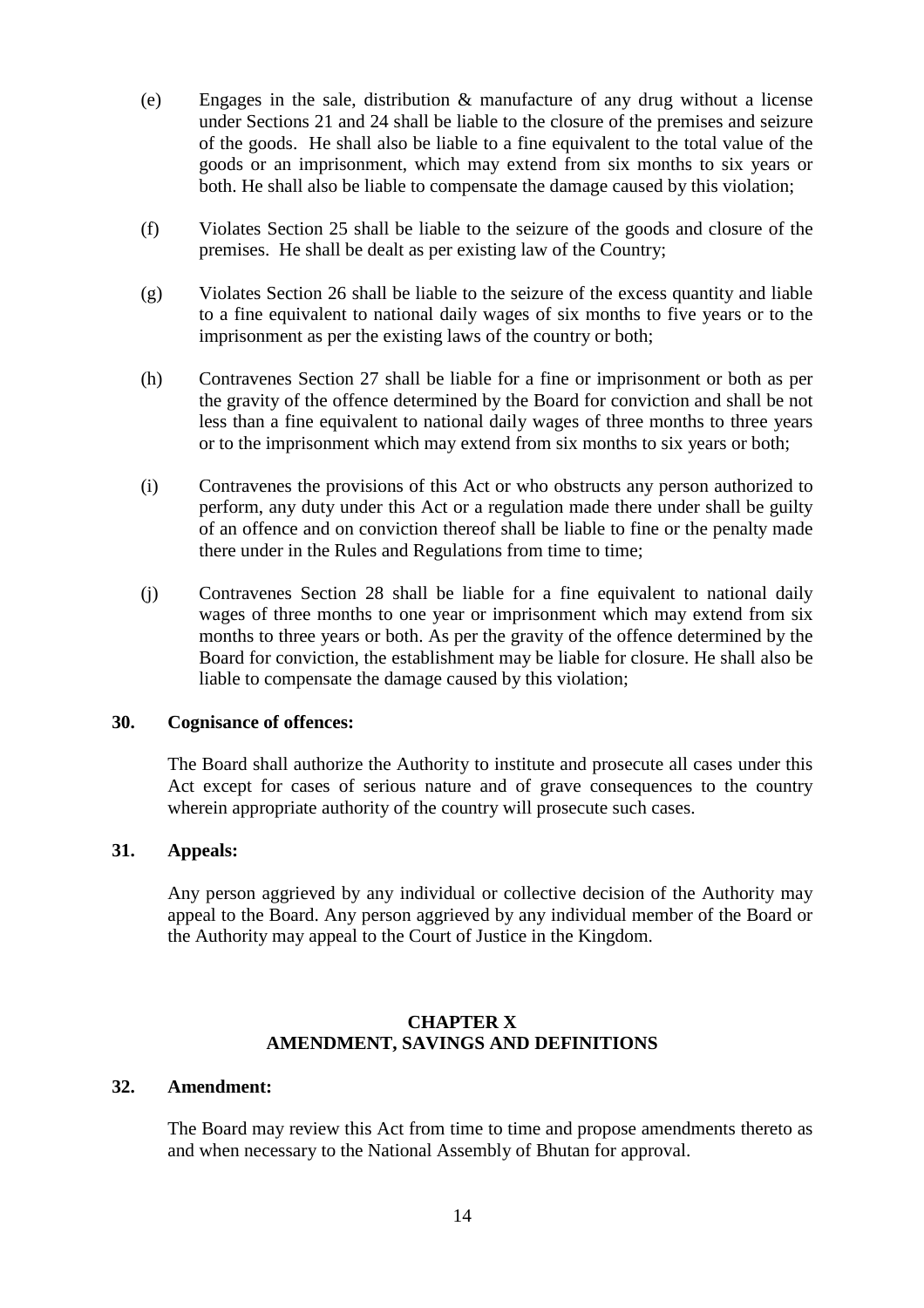#### **33. Savings:**

In case of conflict in the interpretation of the content of the Act, the interpretation in the Zhungkha version will be the final and binding.

#### **34. Definitions:**

In this Act, unless the context otherwise requires: -

- (i) "Adulterated drug" means drug:
	- (a) consisting of, in whole or in part, any filthy, putrid or decomposed substances; or
	- (b) if it has been prepared, packed or stored under unsanitary conditions whereby it may have been contaminated with filth or whereby it may have been rendered injurious to health; or
	- (c) if its container is composed in whole or in part, of any poisonous or deleterious substance which may render the contents injurious to health; or
	- (d) if it contains any harmful or toxic substance which may render it injurious to health; or
	- (e) if any substance has been mixed therewith so as to reduce/increase its quality or strength.
- (ii) "Advertise" with its grammatical variations means any representation conveyed by any means whatsoever for the purpose of promoting directly or indirectly the sale or distribution of any medicinal product.
- (iii) "Appellate Laboratory" means a laboratory specified by the Board in case of a dispute or controversy on the report of analysis issued by the Drug Testing Laboratory and if the party files an appeal for re-analysis.
- (iv) "Authority" means the Drug Regulatory Authority.
- (v) "Board" means the Bhutan Medicines Board constituted under Section 4 of this Act.
- (vi) "Competent Person" means any person who possesses the requisite qualification and practical experience prescribed by the Board and is approved/registered to undertake:
	- (a) Manufacture of medicinal products;
	- (b) Retail sale of medicinal products;
	- (c) Sale by wholesale trade and distributions of medicinal products.
- (vii) "Drug Controller" means the Head of the Drug Regulatory Authority appointed by the Government under Section 11.1 of this Act.
- (viii) "Drug Regulatory Authority" means the authority appointed by the Government under Section 10 of the Act.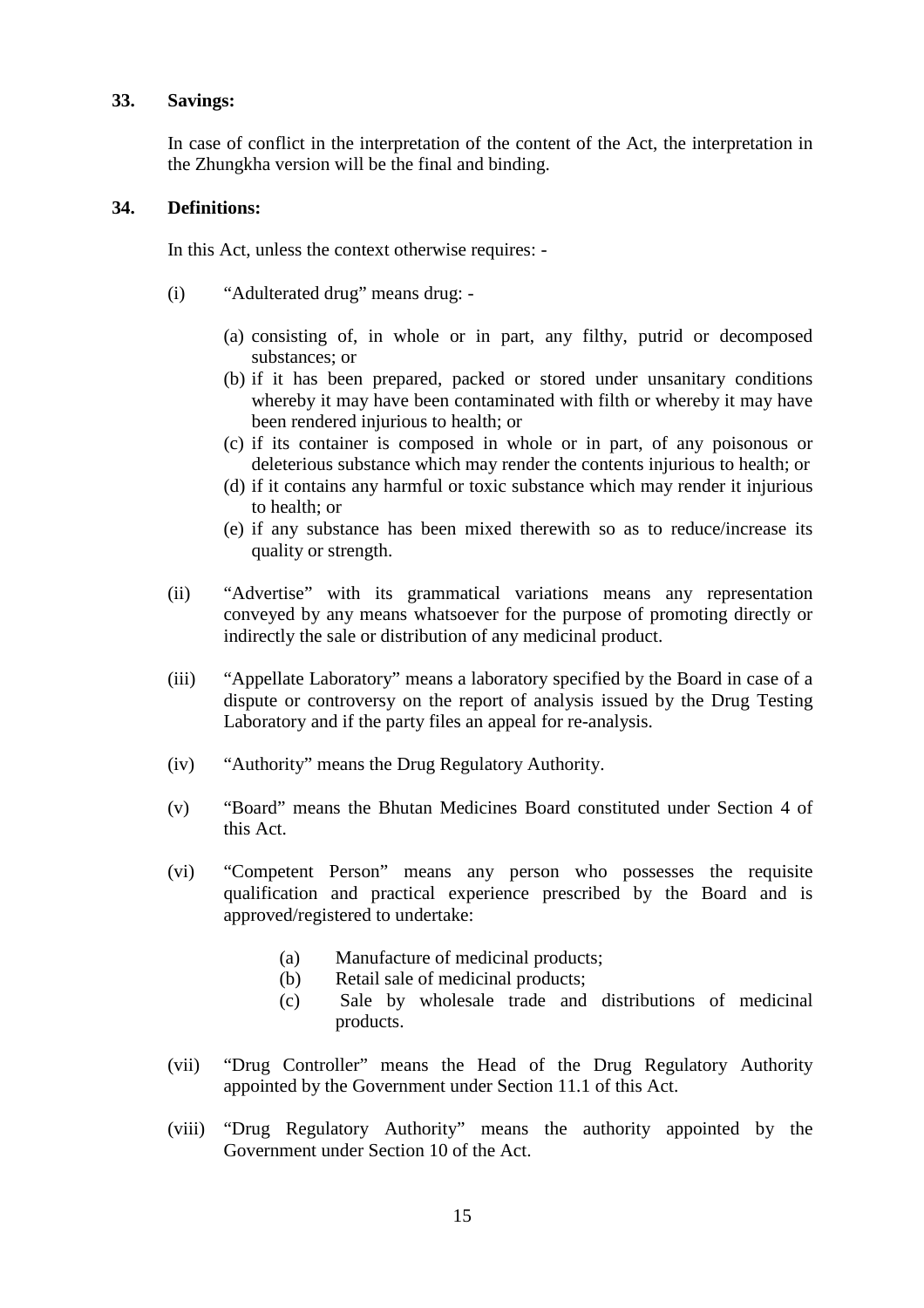- (ix) "Drug Technical Advisory Committee" means the committee appointed under Section 5.1 of this Act.
- (x) "Drug Testing Laboratory" means the laboratory set up under Section 12.1 of this Act.
- (xi) "Drungtsho" means the practitioner of Traditional Medicine registered under the Medical & Health Council of Bhutan.
- (xii) "Export" with its grammatical variations and cognate expression means to take out of Bhutan by land or air.
- (xiii) "Generics" means the universally accepted name of the drug, which can be a chemical name or a common name.
- (xiv) "Government" means the Royal Government of Bhutan.
- (xv) "Government Analyst" means an Analyst appointed by the Government under Section 14.1 of this Act.
- (xvi) "Import" with its grammatical variations and cognate expression means to bring into Bhutan by land or air.
- (xvii) "Inspector" means a Drug Inspector appointed by the Government under Section 15.1 of this Act.
- (xviii) "Label" means a display of written, printed or graphic matter upon the immediate container, or the outside container or wrapper of a medicinal product package.
- (xix) "License" means a license granted in accordance with the provisions of this Act or any regulation made therein.
- (xx) "Manufacture", means any or all of the operations to be carried out in the manufacture of a medicinal product. It includes all operations involved in the processing, production, altering, formulating, filling, finishing, packing, repackaging and labelling of a medicinal product.
- (xxi) "Medicinal Products" include:
	- (a) All substances intended for internal or external use of human beings or animals and intended to be used in the diagnosis, treatment, mitigation or prevention of any disease or disorder in human beings or animals; and
	- (b) Such substances intended to affect the functioning of any structure found in the human and animal body;
	- (c) Any other substance or device declared by the Board to be a medicinal product or a medicine or a drug and this may belong either to modern (allopathic) or traditional system of medicine;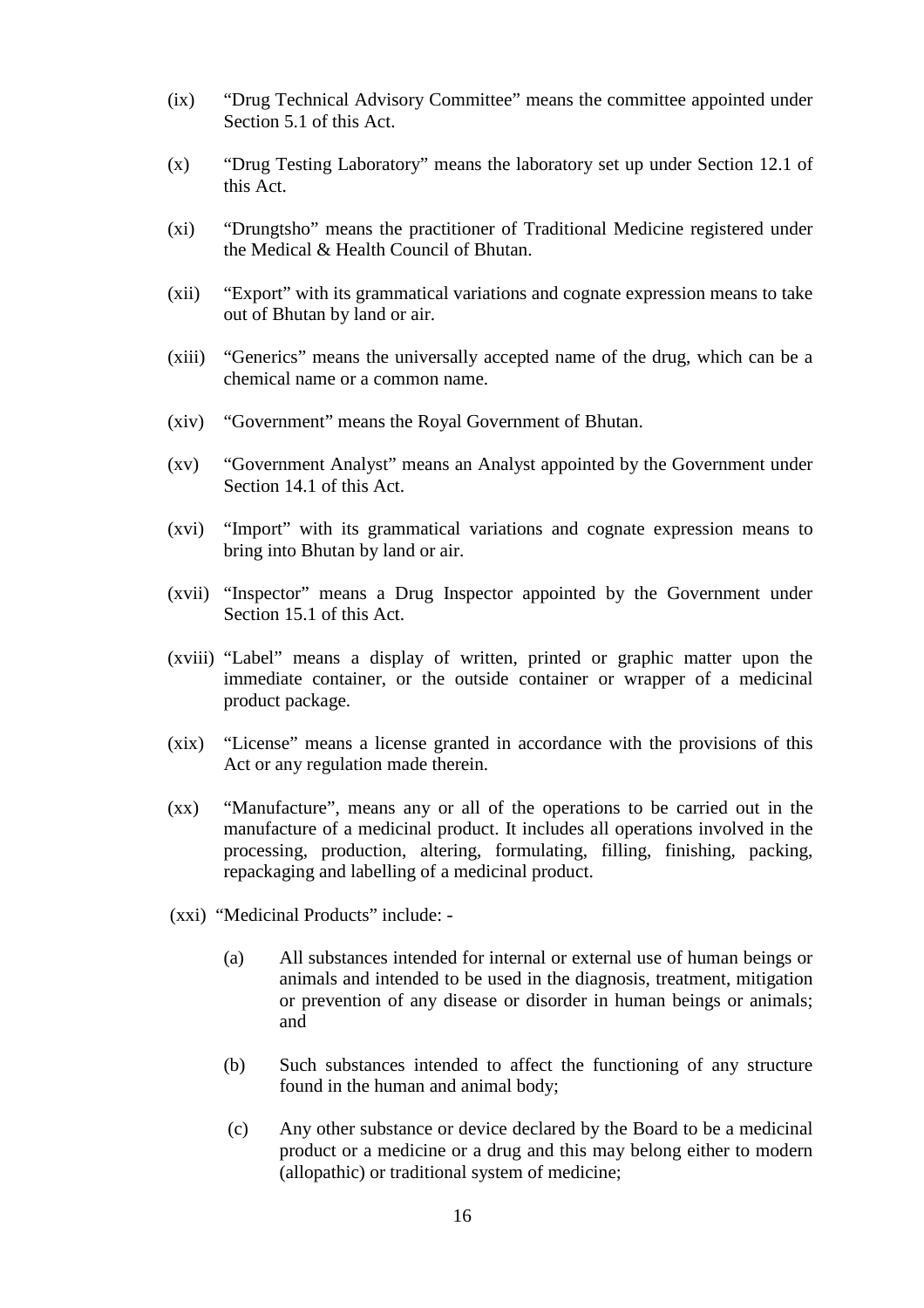- (xxii) The words "Medicinal Product", "Medicine" and "Drug" are used as synonyms in the text of the Act and Regulations made there under and have the same meaning.
- (xxiii) "Minister" means the Minister for Health.
- (xxiv) "Misbranded drug" is defined if:
	- (a) It is so coloured, coated, powdered or polished to conceal the damage or it is made to appear of better or greater therapeutic value than it really is; or
	- (b) It is not labelled in the prescribed manner; or
	- (c) Its label or container or anything accompanying the drug bears any statement, design or device which makes any false claim for the drug or which is false or misleading in any particular manner.
- (xxv) "Qualified medical doctor," means medical doctor recognized and registered by the Medical & Health Council and allied agencies in the Government.
- (xxvi) "Qualified veterinary doctor" means veterinary doctor recognised and registered by the Ministry of Agriculture or allied agencies in the Government.
- (xxvii) "Registration" means the registration of a medicinal product with the Bhutan Medicines Board before a product can be manufactured, or imported for later sale and distribution in Bhutan.
- (xxviii) "Retail Sale" means a sale other than a sale by wholesale dealing and "Sale by Wholesale" means sale to a person for the purpose of selling again and includes sales to hospitals and institutions.
- (xxix) "Spurious drug" is defined as spurious if:
	- (a) it is imported under a name which belongs to another drug; or
	- (b) it is an imitation of, or is a substitute for, another drug or resembles another drug in a manner likely to deceive or bears upon it or upon its label or container the name of another drug unless it is plainly and conspicuously marked so as to reveal its true character and its lack of identity with such other drug; or
	- (c) the label or container bears the name of an individual or company purporting to be the manufacturer of the drug, which individual or company is fictitious or doesn't exist; or
	- (d) it has been substituted wholly or in part by another drug or substance; or
	- (e) it purports to be the product of a manufacturer of whom it is not truly a product.